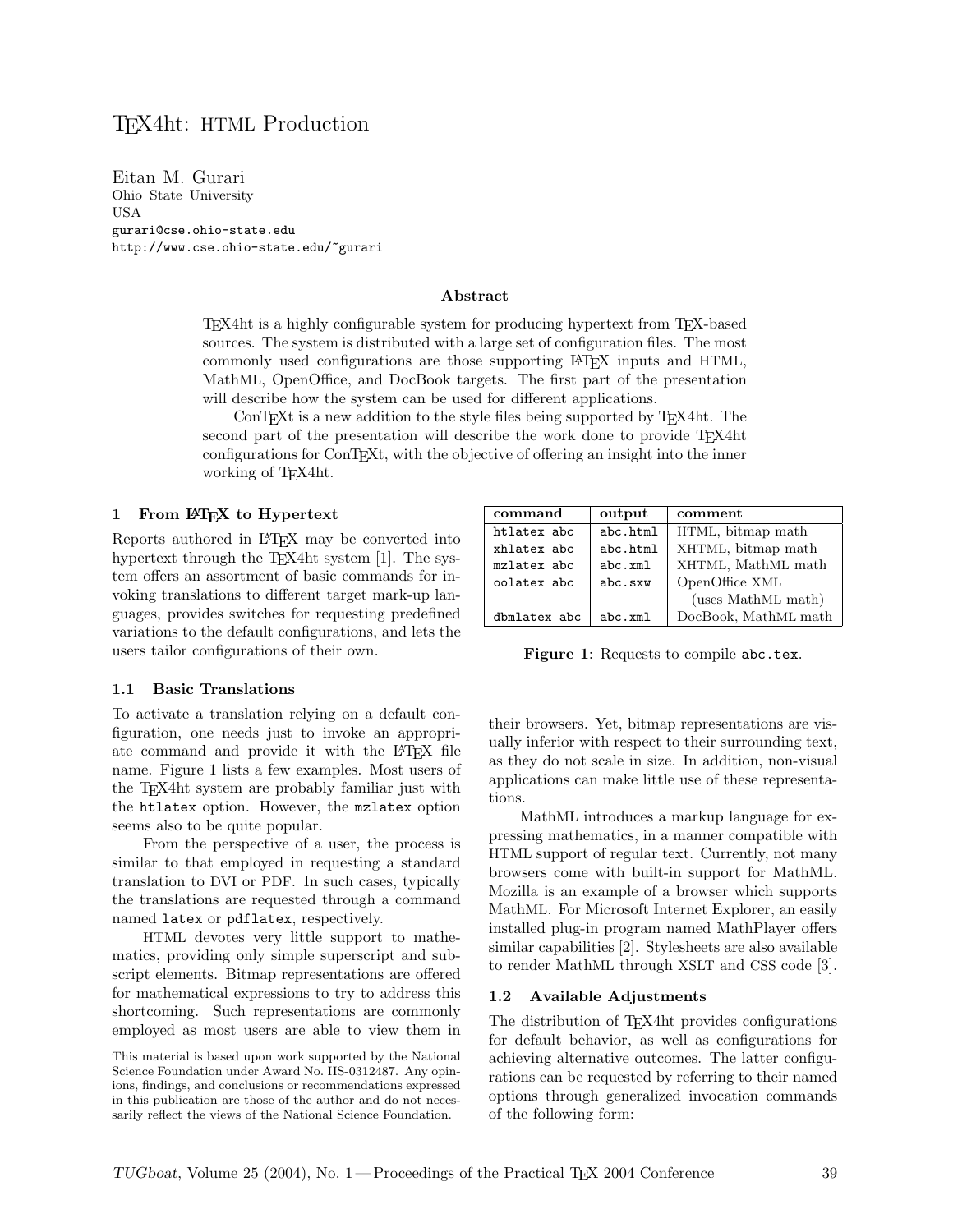\documentclass{article} \usepackage{makeidx} \makeindex \title{A Title} \author{An Author} \date{July 19, 2004} \begin{document} \maketitle \tableofcontents \section{First Section} Some text. \section{Second Section} \subsection{A Subsection} Put \index{this}this and \cite{bib-1}. \subsection{Another Subsection} Put \index{this}this and \index{that}that and \index{one}one, \index{two}two, \index{three}three. \begin{thebibliography}{99} \bibitem{bib-1} A bib entry. \bibitem{bib-2} Another bib entry. \end{thebibliography} \printindex \end{document}

# A Title An Author July 19, 2004 Contents 1 First Section 2 Second Section 2.1 A Subsection 2.2 Another Subsection 1 First Section Some text. 2 Second Section 2.1 A Subsection Put this and [1]. 2.2 Another Subsection Put this and that and one, two, three. References [1] A bib entry. [2] Another bib entry. Index  $one, 1$ that, 2 this,  $3, 4$ three, 5 two, 6

 $(a)$  (b)

Figure 2: (a) A LATEX file source.tex. (b) A view of the HTML outcome of 'htlatex source'.

command-name file-name "html,options"

Figure  $2(a)$  lists an example source LAT<sub>EX</sub> file source.tex which requests standard logical structures, including a title segment, sectioning blocks, table of contents, bibliography, and index. A compilation of this file with the command

htlatex source

produces the default outcome for HTML code. Figure 2(b) shows a possible rendering of this outcome.

A compilation of the same LATEX file with

htlatex source "html,index=2,3" sets the index in two columns, and partitions the document into web pages based on the sectioning units to a depth of three levels. Figure 3 shows a possible rendering of the different web pages and their hierarchy in a tree structure. The tables of contents enable navigation down the tree levels, and the 'up' buttons enable navigation in the opposite

direction. Navigation between siblings is possible through 'next' and 'prev' buttons. For instance, the 'next' button on the web page of the Second Section leads to the web page of the References.

A somewhat similar organization of content can be achieved with

htlatex source "html, index=2,3,next" Figure 4 shows the result. Here, however, due to the 'next' option, the 'next' and 'prev' navigation buttons assume a different ordering of pages in which the document content is visited sequentially. For instance, under this option the 'next' button of the root web page leads to the web page of the table of contents. Similarly, the 'next' button of the web page of Second Section leads to the web page of subsection 2.1. On the other hand, the 'next' button of the web page of subsection 2.2 leads to the web page of the References.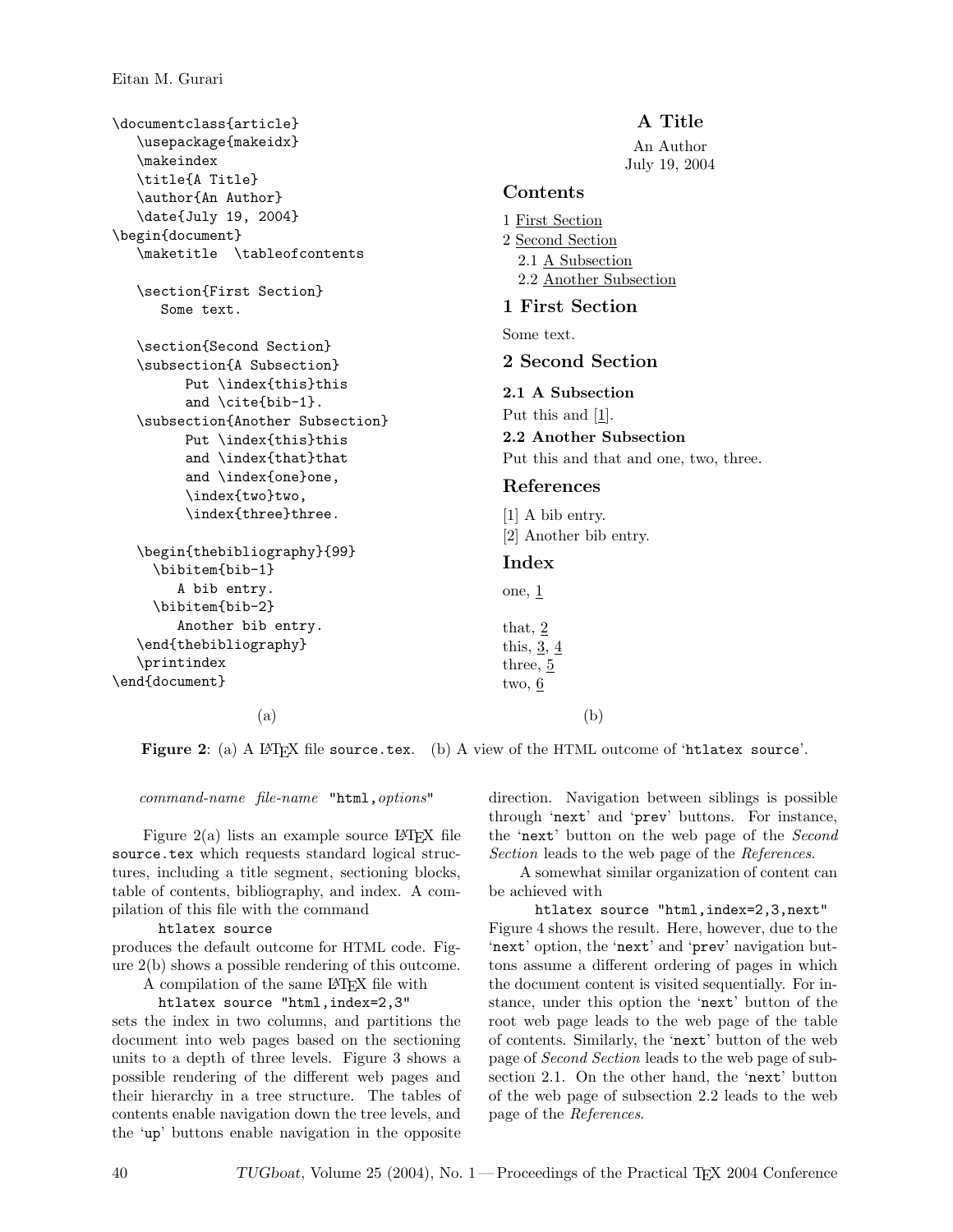

Figure 3: A view of the HTML outcome of 'htlatex source "html, index=2,3"'. This produces the index in two columns, and separates sections to the third level into their own files.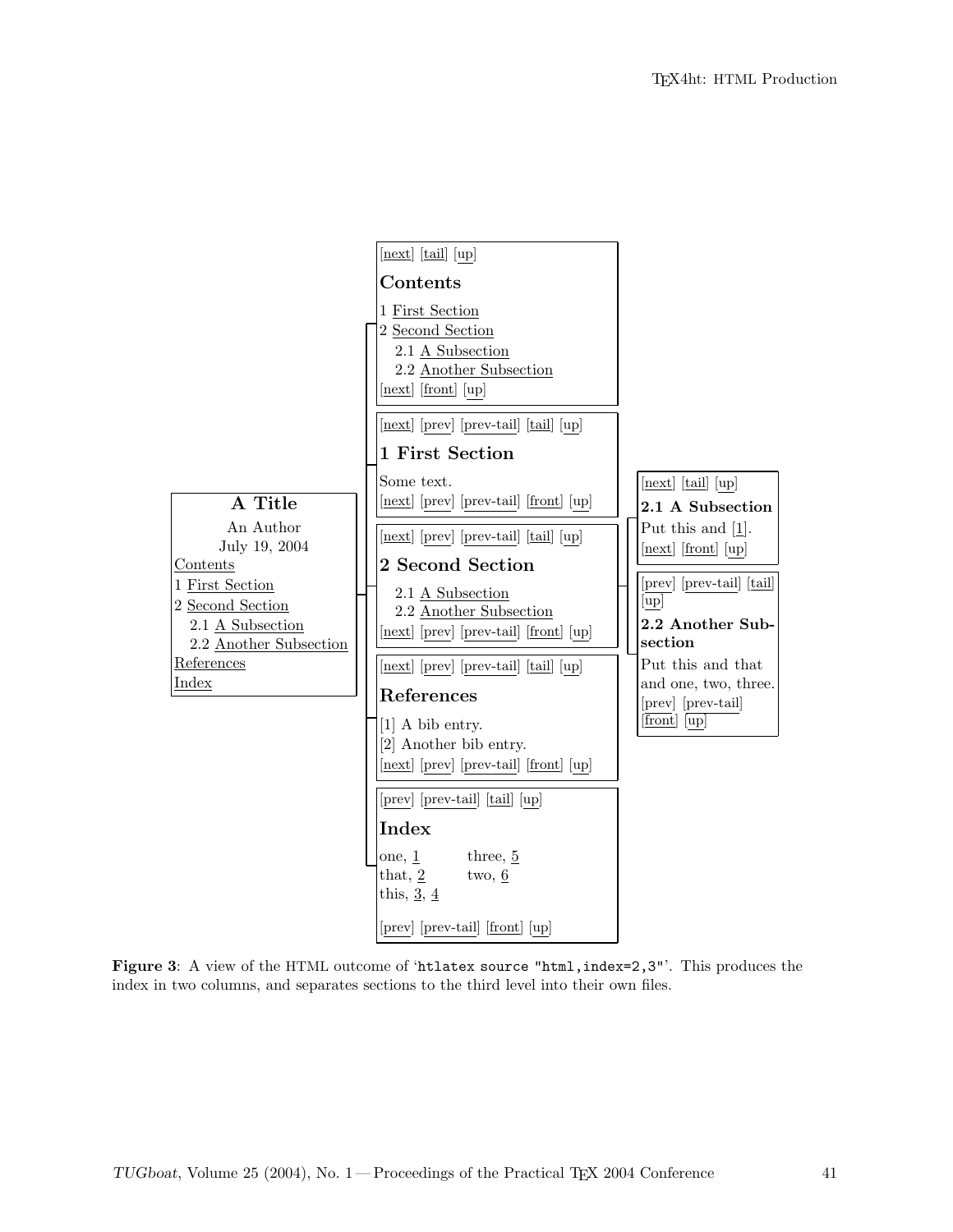

Figure 4: A view of the HTML outcome of 'htlatex source "html,index=2,3,next"'. Similar to the previous figure, but with sequential navigation, due to the next option.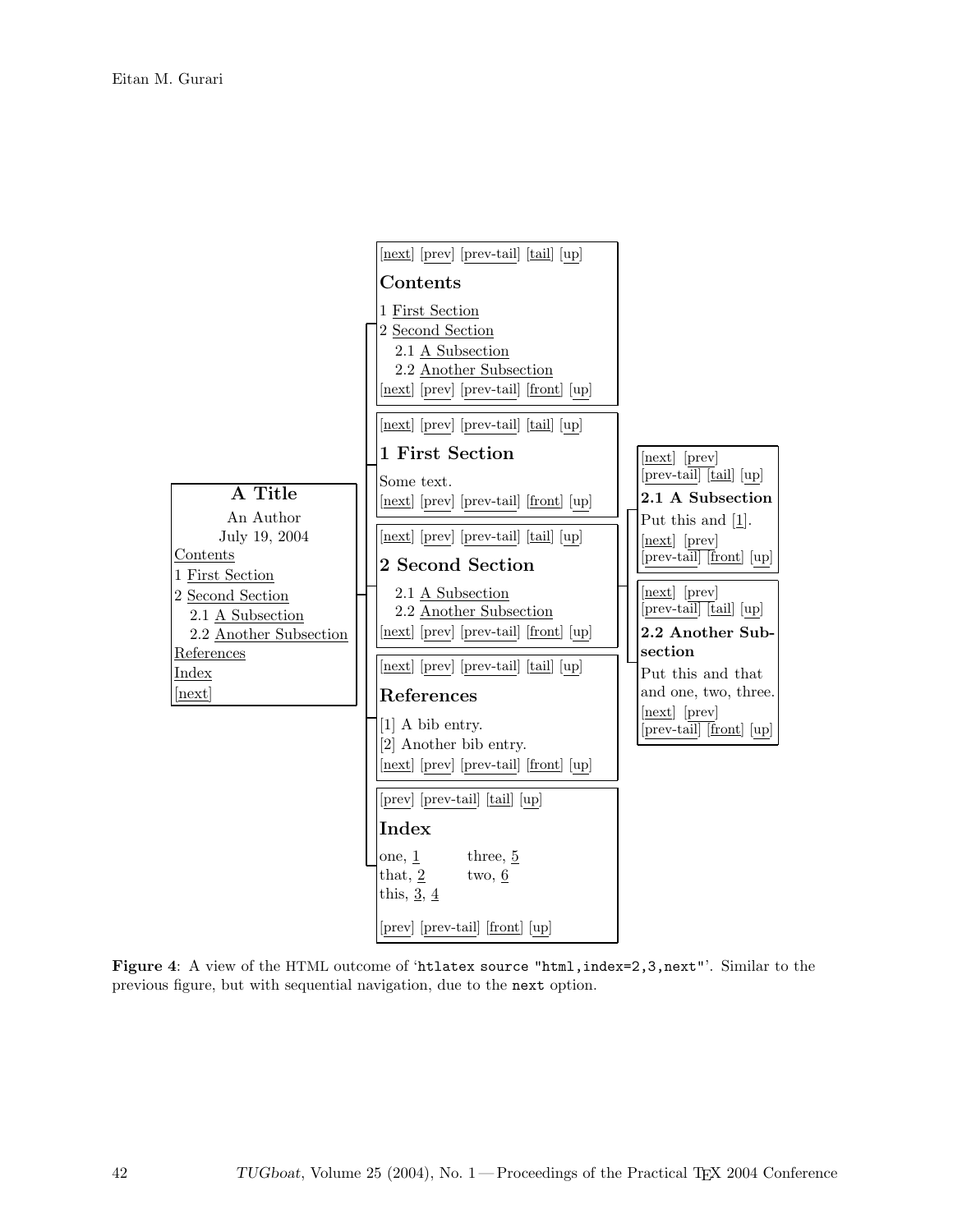```
/.../texmf/tex/generic/tex4ht/tex4ht.sty
version 2004-05-26-22:19
```
- -- Note -- for automatic sectioning pagination, use the command line option '1', '2', or '3'
- -- Note -- for i-columns index, use the command line option 'index=i' (e.g., index=2)
- -- Note -- for linear crosslinks of pages, use the command line option 'next'

```
-- Note -- for inline footnotes use
          command line option 'fn-in'
```
- -- Note -- for content and toc in 2 frames, use the command line option 'frames'
- -- Note -- For multi-platform MathML through stylesheet transforms, use the command line option 'pmathml'. If css rendering is preferred, use 'pmathml-css'.
- -- \TeX4ht{} warning -- If not done so, the index is to be processed by tex '\def\filename{{source}{idx}{4dx}{ind}} \input idxmake.4ht' makeindex -o source.ind source.4dx instead of

makeindex -o source.ind source.idx

Figure 5: T<sub>E</sub>X4ht messages recorded in the log.

A few other selected options:

- The 'frames' option may be used to incorporate a table of contents as a navigation bar for the web pages.
- $\bullet\,$  The 'fn–in' option asks for footnotes at the end of the web pages, instead of being placed at separate pages.
- The 'mouseover' option requests pop up messages showing content associated with pointers to footnotes and bibliography entries.

### 1.3 Log Files: A Source of Information

A compilation of a IAT<sub>F</sub>X file source.tex produces messages that are recorded in a source.log file. Some of these messages, though not all of them, are also listed on the user's terminal. The messages depend on the TEX4ht configurations being activated, and contain useful hints, including the available command line options, version indicators, warnings about possible problems, and information about errors encountered. Figure 5 lists a few examples of the messages obtained in compiling the file of Figure 2(a) with the mzlatex command.

The listed command line options '3', 'index=2', 'next', 'fn-in', and 'frames' were considered earlier. The 'pmathml' and 'pmathml-css' options re-

```
\documentclass{article}
\def\greeting{Hi}
\begin{document}
 \greeting{} from \LaTeX{}!
\end{document}
                     (a)
\Preamble{html}
\begin{document}
\def\greeting{Hello}
\def\LaTeX{}{\TeX4ht{}}
\EndPreamble
                     (b)
```
Figure 6: (a) A LAT<sub>F</sub>X file src.tex. (b) A configuration file cf.cfg, changing macros.

fer to the stylesheets of [3]. The warning message indicates how indexes are to be compiled.

LATEX is a system comprised of a very large set of style files, with new styles being added and old ones being modified periodically. Furthermore, there are numerous ways to represent in hypertext the special properties of the style files. The TEX4ht system is quite often updated to address changes in the LATEX environment, users' requests for new features, and errors in the implementation.

### 1.4 User Configurations

A single LATEX file might be employed by different commands to create a document in an assortment of formats, such as PDF and HTML. Consequently, it is undesirable to explicitly include TEX4ht code in LATEX sources. Commands of the following form can be used to indirectly load configuration files into compilations (the cfg-file is the new piece):

command-name file-name "cfg-file,options"

An extension . cfg is assumed for a configuration file specified without an extension. The configuration file is loaded into the compilation when the start of the LAT<sub>EX</sub> source body is reached; that is, at '\begin{document}'. The configuration file must have a structure compatible with the following template:

\Preamble{options} configurations before the HTML header \begin{document} configurations within the HTML header \EndPreamble

For instance, Figure  $6(a)$  lists a LAT<sub>E</sub>X source file whose body is intended to produce the content "Hi from LATEX!". Yet, when compiled with the command

htlatex src "cf"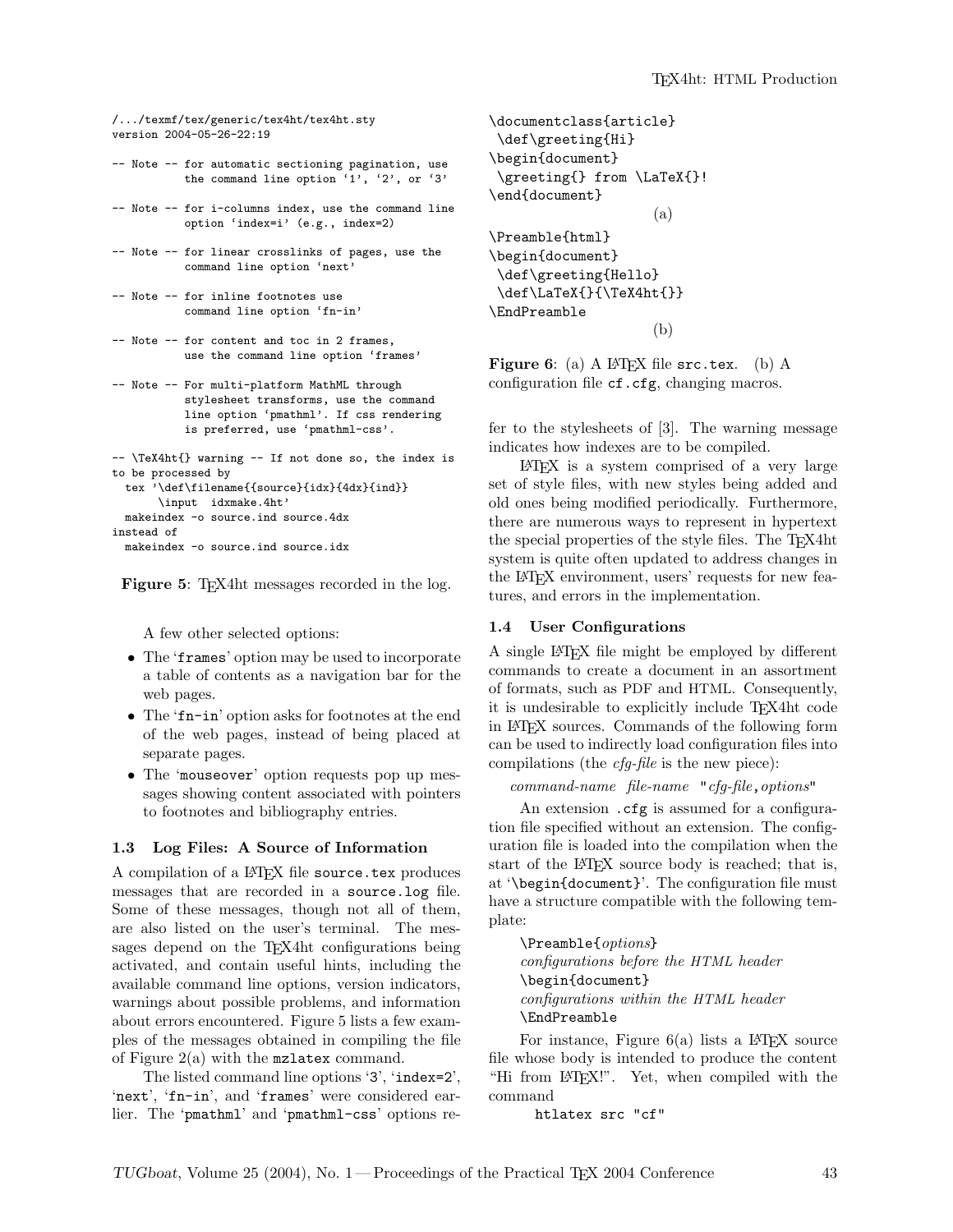```
\begin{itemize}
  \item First item
  \item Second item
\end{itemize}
          (a)
<ul class="itemize1">
   <li class="itemize">
      First item
   \langle/li>
   <li class="itemize">
      Second item
   \langle/li>
\langle/ul>
          (b)
                                                        \Preamble{html}
                                                        \begin{document}
                                                          \Css { ul.itemize1 {
                                                            color : red ;
                                                            background-color : yellow;
                                                            font-weight: bold ;
                                                            font-size : 150\%
                                                          }}
                                                          \Css { li {
                                                            border : black 1px solid;
                                                            margin : 2em ;
                                                            text-align : center
                                                          }}
                                                        \EndPreamble
                                                                  (c)
```
Figure 7: (a) L<sup>AT</sup>EX fragment. (b) Corresponding HTML code. (c) Possible CSS configurations.

the outcome is "Hello from T<sub>E</sub>X4ht!" given the configuration file  $cf.cfg$  listed in Figure 6(b). This example illustrates, rather dramatically, the idea and potential of configuration files. However, configuration files are typically used to tailor mark-up for the content, not to actually change the content!

### 1.5 Touch-Up With CSS

According to its definition, "Cascading Style Sheets (CSS) is a simple mechanism for adding style (e.g., fonts, colors, spacing) to Web documents" [4]. Accordingly, T<sub>E</sub>X4ht provides a  $\text{Css}\$ ... } instruction for incorporating CSS code into target files.

Figure  $7(a)$  lists a sample L<sup>AT</sup>EX source fragment. When compiled for HTML output, the code produced is as listed in Figure 7(b). The configuration file of Figure 7(c) can be introduced into the compilation to associate the given CSS decorations with the HTML code.

## 1.6 Changing HTML Configurations

TEX4ht indirectly seeds hooks within the LATEX constructs and associates default configurations with the constructs through the hooks. Users can change these configurations, but typically should do this with a good understanding of LAT<sub>EX</sub> programming, HTML, and T<sub>E</sub>X4ht.

Hints as to how the default configurations can be modified may be seen through the 'info' command line option. The hints are recorded within the log files of the compilations. For instance, the command

htlatex source "html,info" shows hints like this within source.log:

• Configure environments \begin{name} ... \end{name} with \ConfigureEnv{name}

{...} {...} {...} {...}

• Configure lists \begin{name}\item ... \item ... \end{name} with \ConfigureList  ${name}_{\{...}\},\{...}\},\{...}\}$ 

Figure 8(a) exhibits a possible use of the above instructions for configuring typical LATEX sources, as shown in Figure 8(b). The outcome is listed in Figure 8(c).

# 1.7 Beware of Errors: Validate

LATEX is forgiving of different kinds of misuses of the language. In addition, TEX4ht is not configured for all features of LAT<sub>EX</sub> and their possible interactions. In contrast, hypertext markup languages impose strict requirements on their use. Consequently, translations are not immune to errors and users are therefore encouraged to validate the output files.

Validators can be invoked via constructs similar to '.html utility  $\frac{1}{2}\times 1$ .html' in the system environment file tex4ht.env.

# 2 Configuring TEX4ht for ConTEXt

ConTEXt is a macro package offering high-level constructs for expressing logical units of documents [5]. The remainder of this report describes what it took to introduce support for ConTEXt in TEX4ht. The underlying ideas are similar to those employed to support L<sup>AT</sup>FX.

## 2.1 Getting Background Information

TEX4ht processes a source file by indirectly modifying the style files in use, invoking the native compiler to translate the source file into DVI code and then processing the DVI output into hypertext markup. In the case of ConT<sub>E</sub>Xt, 'texexec *filename*' is the basic command to output DVI code.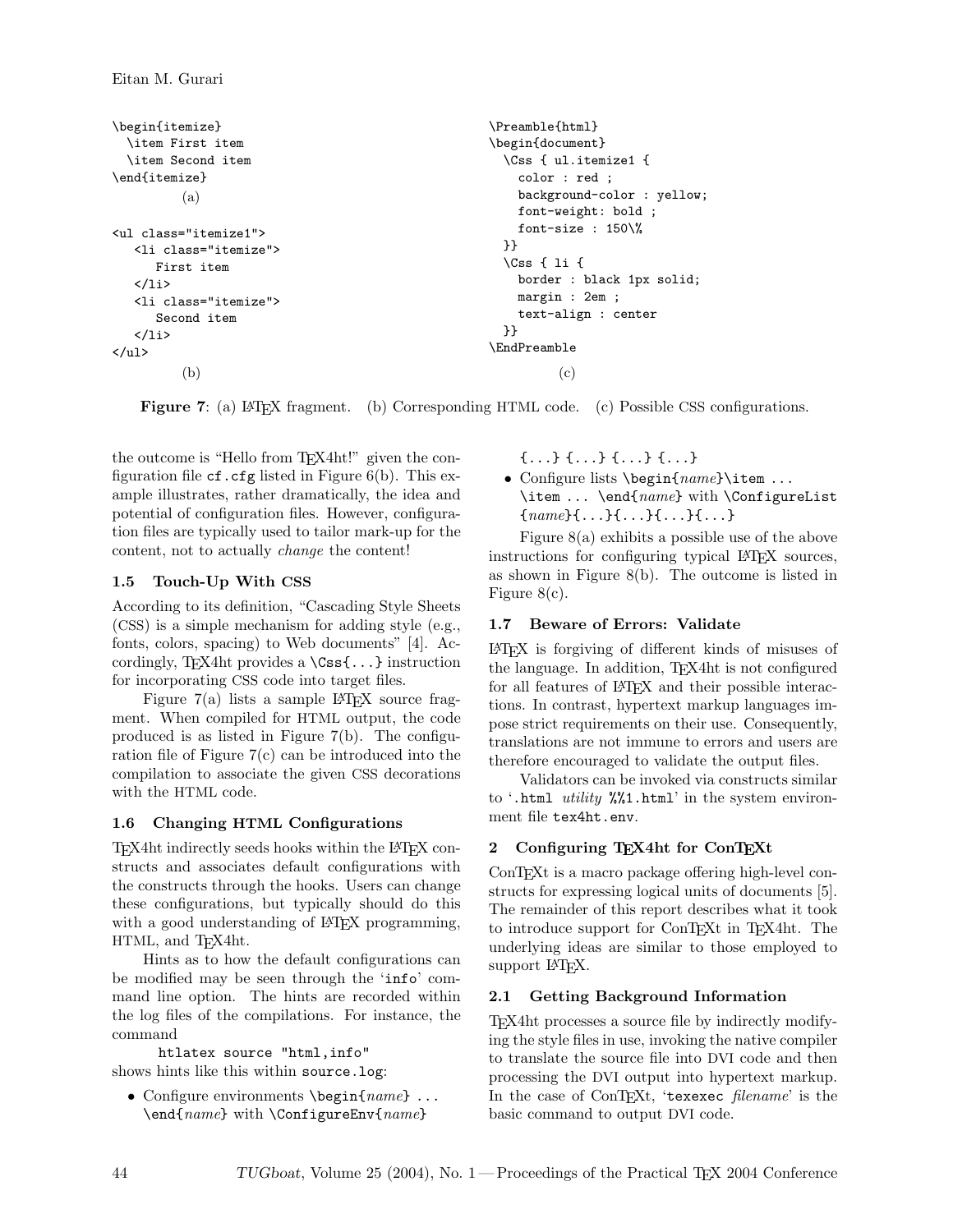```
\ConfigureEnv{titlepage}
 {\ifvmode \IgnorePar\fi
   \EndP
   \HCode{<h1>}\IgnorePar }
 {\ifvmode \IgnorePar\fi
   \EndP \HCode{</h1>}}
 {} {}
\ConfigureList{enumerate}
 {\HCode{<div>}}
 {\HCode{</div>}}
 {\HCode{<span
          class="mark">}}
 {\HCode{</span>} }
           (a)
                                                \begin{titlepage}
                                                  Some Title
                                                \end{titlepage}
                                                \begin{enumerate}
                                                  \item First item
                                                  \item Second item
                                                \end{enumerate}
                                                           (b)
                                                <h1> Some Title </h1>
                                                <div><span class="mark">
                                                1. </span> First item
                                                   <span class="mark">
                                                2. </span> Second item </div>
                                                           (c)
```
Figure 8: (a) TFX4ht configurations changing the HTML output for the titlepage and enumerate environments. (b)  $\angle$  ET<sub>F</sub>X source. (c) HTML outcome.

The modification of the style files consisted of indirectly seeding hooks into the files and providing default configurations to the seeds. To achieve this end, simple sample files were needed for experimenting with the features under consideration and learning the issues involved. The files had to be minimal in size and address the different issues in isolation.

Berend de Boer offers a rich assortment of simple source ConTEXt files [6]. These files turned out to be very helpful in the development of TEX4ht support for ConT<sub>EXt</sub>.

### 2.2 Proof of Concept

To provide support for a new package, TEX4ht must find a way to indirectly access the different features introduced by the package. The first challenge was to determine whether TEX4ht can deal with the simplest ConTEXt source files.

| \starttext   | \input tex4ht.sty   |
|--------------|---------------------|
| Hello world. | \Preamble{xhtml}    |
| \stoptext    | <b>\EndPreamble</b> |
|              | \starttext          |
|              | Hello world.        |
|              | \stoptext           |
| (a)          | (b)                 |
|              |                     |

Figure 9: (a) The simplest ConTEXt file. (b) Explicit request for TEX4ht configuration within the ConT<sub>EXt</sub> file.

To answer this question, the hello.tex source of Figure 9(a) was compiled for DVI output with the command 'texexec hello'. The successful compilation ensured that ConTEXt installed correctly and that the source file was correct. The next stage consisted of creating a similar file hello4ht.tex that explicitly loaded the core TEX4ht configurations into the compilation. This modified file is shown in Figure 9(b).

The modified file was similarly compiled with the command 'texexec hello4ht' to produce DVI output. Then the sequence of commands 'tex4ht hello4ht' and 't4ht hello4ht' post-processed the DVI output into HTML format. The compilation into the DVI target complained along the way about a few errors. Similarly, the post-processing created an imperfect HTML file, with extra text scattered around.

The above problems called for a few corrections to the core T<sub>E</sub>X4ht configurations. In addition, they required the tailoring of a nucleus of a T<sub>E</sub>X4ht configuration file context. 4ht for ConTFXt.

The configuration file incrementally grew in size as the different features of ConTEXt were treated for TEX4ht support. Eventually, all the HTML code was transferred into a configuration file html4.4ht dedicated to handling HTML code, and context. 4ht contained just the code for seeding ConTEXt hooks.

#### 2.3 Setting an Invocation Script

A desirable objective of TEX4ht is to leave the user source file and the ConTEXt style files untouched. In the case of ConTEXt, a new htcontext command was introduced to invoke the following script.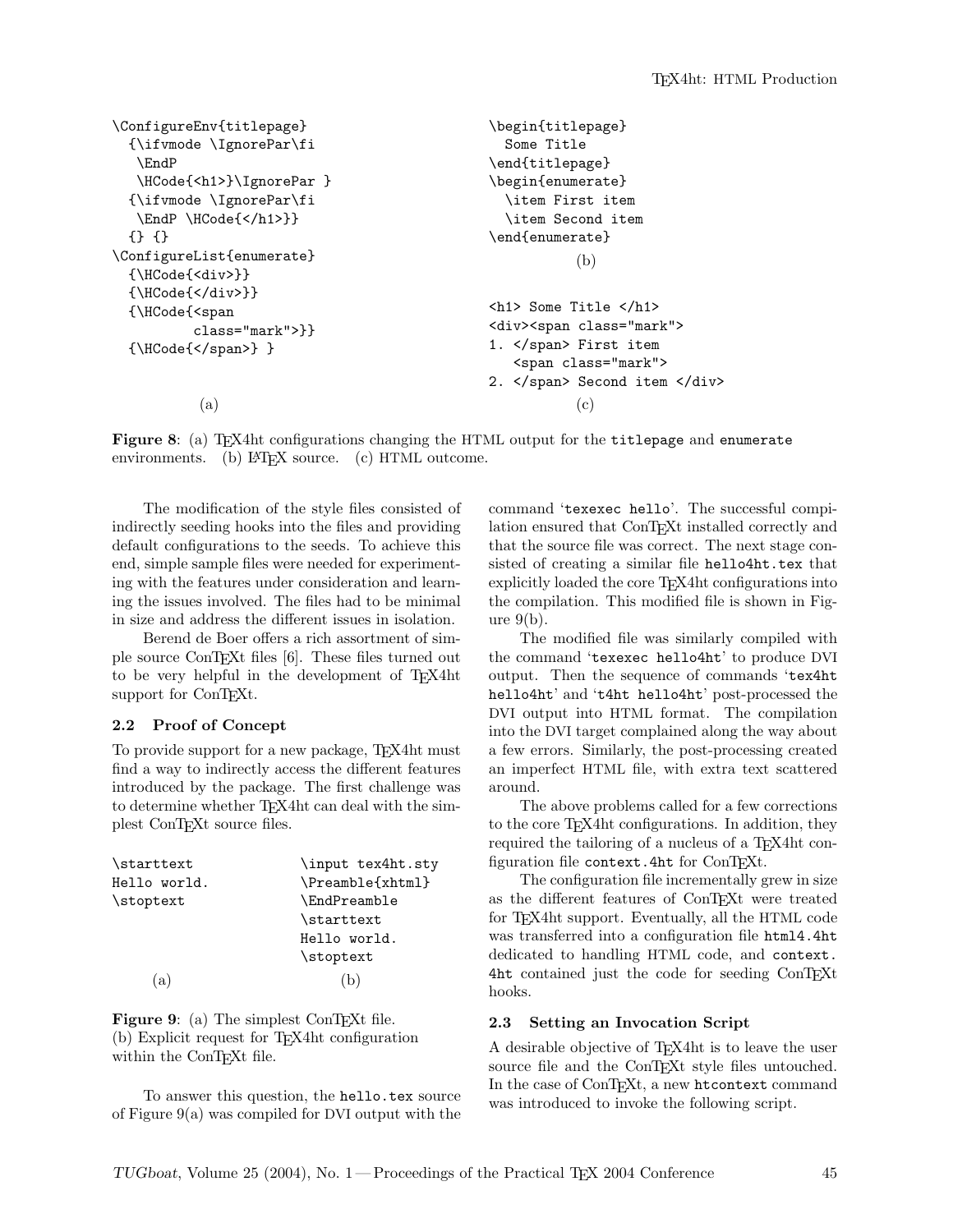Eitan M. Gurari

```
\def\complexstartsmaller[#1]%
  {\par \bgroup ...
   \advance\leftskip ...
   \advance\rightskip ...}
\def\stopsmaller{\par \egroup}
             (a)
                                               \let\o:complexstartsmaller: =
                                                           \complexstartsmaller
                                                \def\complexstartsmaller[#1]{%
                                                   \o:complexstartsmaller:[#1]%
                                                   \a:narrower\bgroup
                                                   \aftergroup\b:narrower
                                                   \aftergroup\egroup }
                                                \NewConfigure{narrower}{2}
                                                             (b)
\Configure{narrower}
```

```
{\ifvmode\IgnorePar\fi \EndP \HCode{<div class="narrower">}}
   {\ifvmode\IgnorePar\fi \EndP \HCode{</div>}}
\Css{div.narrower {margin-left:2em; margin-right:2em;}}
                           (c)
```
Figure 10: (a) ConTEXt's \complexstartsmaller macro. (b) TEX4ht hooks. (c) HTML configuration.

texexec \ --arg="opt-arg=configuration-options" --use=tex4ht ConTEXt-options filename tex4ht filename tex4ht-options t4ht filename t4ht-options

The texexec command line loads the T<sub>E</sub>X4ht configurations, including the file context.4ht, at the \starttext instruction of the source file. The \starttext instruction marks the end of the preamble of the document and the start of the body. Consequently, the T<sub>EX4</sub> ht configurations have the last word on how the environment will look for the compilations into DVI.

## 2.4 Planting and Configuring Hooks

Planting hooks indirectly into a package's macros requires a deep understanding of the implementation of the macros. For many features, acquiring such knowledge is not an easy task. Experiments with simple source files that use these features can provide very helpful hints. Still, the job is often tedious and time consuming.

Figure  $10(b)$  illustrates how T<sub>E</sub>X4ht hooks are indirectly introduced, within the context.4ht file, into the ConTEXt macro \complexstartsmaller. This macro is defined in the style file core-spa.tex of ConT<sub>E</sub>Xt—its outline is shown in Figure 10(a). The implementation takes advantage of having the context.4ht file loaded at the \starttext instruction, while core-spa.tex is loaded earlier.

Figure  $10(c)$  shows the HTML configurations to be associated with the hooks in the default setting.

## 2.5 Observations

ConTEXt is a TEX environment very rich in features. The work described in this report relates to the core ConTEXt features discussed in [6]. Additional configurations will be provided in response to requests from users of the system.

The following are a few of the hardships encountered in preparing TEX4ht configurations for Con-TEXt.

- ConT<sub>F</sub>Xt is written in Dutch. Not knowing the language makes it difficult to follow the meaning of commands.
- Having a limited understanding of ConTEXt, too much time was spent on brute force experimentations and tracing of computations.
- General purpose environments such as '\begin  $\{env\}$  ... \end $\{env\}'$  in LAT<sub>F</sub>X are very rewarding. They require very few hooks and cover large sets of commands. ConTEXt offers similar environments through hidden definitions to macros of the form '\??*env*'.
- Lack of a clear semantics makes it difficult to provide intelligent configurations (this seemed to be the case for enumerated versus description lists).
- Hooks at different levels of grouping make it difficult to communicate information between the hooks. For instance, the \@@somedefinitie macro apparently forces this type of approach.

The ConT<sub>E</sub>X<sup>t</sup> system has been created to help produce good looking documents with well-specified page formats, often in PDF format. In this respect it has achieved outstanding results. Hypertext seems